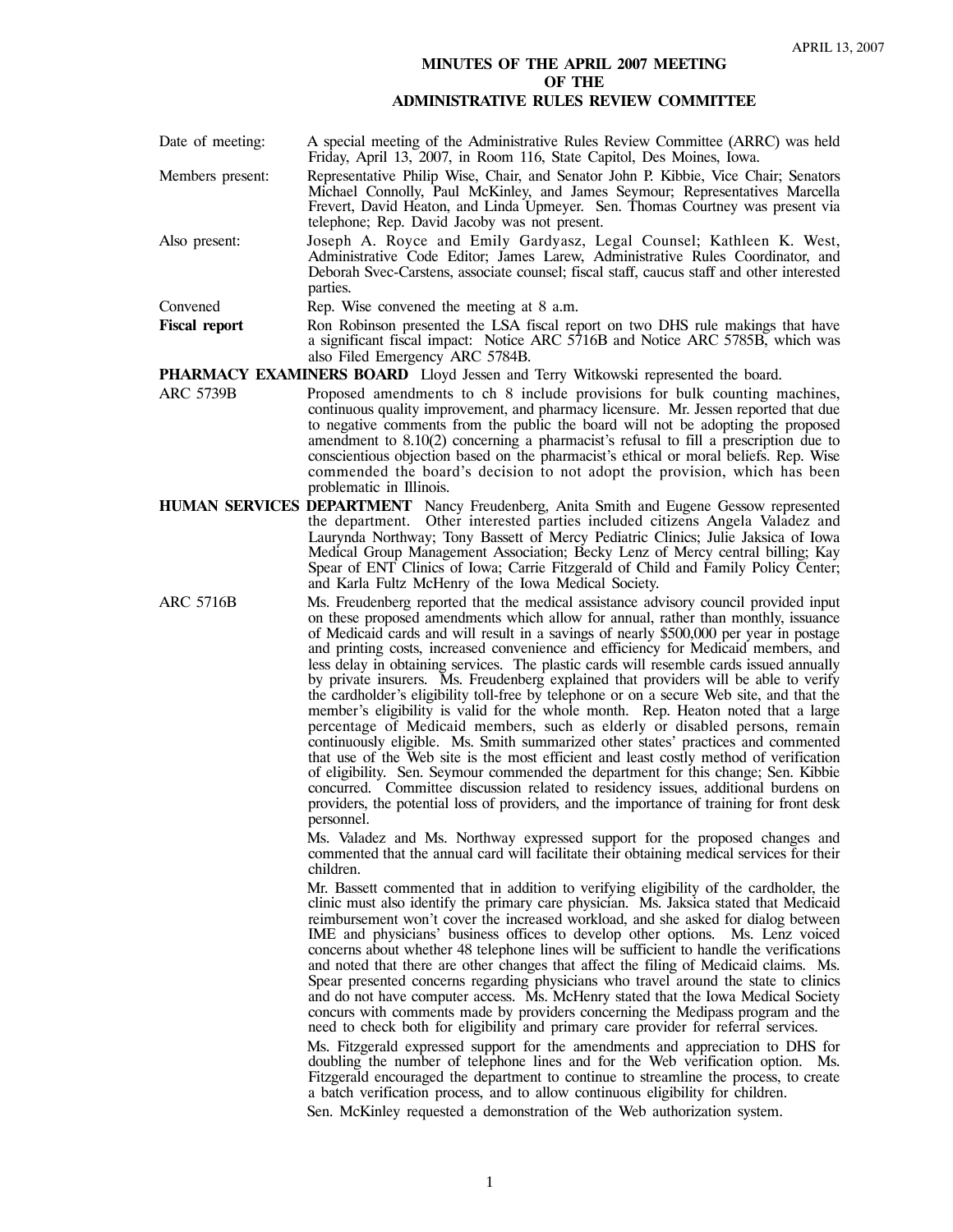Human Services Department (continued)

- ARC 5784B No action on amendments to ch 58 to implement the disaster reimbursement grant program. Discussion related to the nature of the 350 applications for reimbursements for repairs and purchases the department received after the recently declared statewide emergency.
- ARC 5768B No questions on 65.26 regarding student eligibility for food assistance.
- ARC 5770B No questions on amendments to consolidate nine Medicaid provider enrollment forms.
- ARC 5780B No action on 86.18 concerning health insurance data match for the HAWK-I program. ARC 5773B No questions on amendments to ch 153 regarding state payment program funding distribution to county CPCs.

**AGRICULTURE AND LAND STEWARDSHIP DEPARTMENT** Margaret Thomson represented the department.

- ARC 5774B No questions on 62.1, definition of "breeder of a foal."
- ARC 5777B No questions on 67.12, fostering oversight organizations and foster care homes for abandoned or surrendered animals.

**ENVIRONMENTAL PROTECTION COMMISSION** Diane Moles, Wayne Ferrand, and Laurie Sharp represented the commission.

- ARC 5795B No questions on proposed amendments to chs 40 and 43 concerning minor water main construction permits.
- ARC 5793B No action on 64.2(1), sanitary sewer extension construction permits.
- ARC 5792B No questions on amendments to make ch 67 compatible with federal requirements pertaining to land application of sewage sludge.
- ARC 5794B No action on 81.7(3)"a," which pertains to certification of public water supply and wastewater treatment system operators. Sen. McKinley commended EPC on this common-sense approach to certification.

**NATURAL RESOURCE COMMISSION** Ken Herring and Lowell Joslin represented the commission.

- ARC 5802B No questions on proposed 51.10 concerning game management areas.
- ARC 5801B No questions on proposed 52.1(2)"a" regarding wildlife refuges.
- ARC 5800B No questions on proposed annual amendments to waterfowl and coot hunting seasons.
- ARC 5799B No action on amendments to ch 95 pertaining to game harvest reporting and landowner-tenant registration.
- ARC 5798B No questions on proposed amendments to ch 98, wild turkey spring hunting.
- ARC 5797B No action on proposed amendments to ch 99, wild turkey fall hunting.
- ARC 5803B No action on proposed amendments to ch 106, deer hunting by residents.
- ARC 5796B No action on proposed amendments to ch 107, rabbit and squirrel hunting.
- ARC 5751B No questions on ch 16, docks and other structures on public waters. Sen. Kibbie expressed appreciation for the agency's work to resolve concerns.

**LABOR SERVICES DIVISION** Kathleen Uehling represented the division.

ARC 5790B No questions on proposed amendments pertaining to elevators.

**REVENUE DEPARTMENT** Dick Stradley and Jessica Norris represented the department.

ARC 5806B No questions on proposed amendments to ch 71 regarding the property assessment appeal board.

**RACING AND GAMING COMMISSION** Jack Kettering represented the commission. Other interested parties included Jeff Peterzalek of the attorney general's office and Rep. Rick Olson.

Special review Rep. Olson requested a special review of 6.5(1) <sup>or</sup> concerning temporary suspension of licenses. Rep. Olson stated that suspension without notice and hearing is unfair since the charge may not be resolved until after the racing season. In effect, a suspended employee is deprived of a livelihood because the suspension in Iowa results in suspension in other states. Rep. Olson indicated that he has met with Mr. Ketterer and the committee chair and legal counsel and a possible solution has been worked out.

Mr. Ketterer commented on situations in which a license would be summarily suspended by the stewards. Mr. Peterzalek referenced a supreme court decision and Iowa law in his explanation of due process and summary suspension prior to an evidentiary hearing. Mr. Ketterer proposed that the commission adopt a definition of "immediate danger" in order to clarify when a license would be summarily suspended and offered to provide the language to the committee at the May meeting. Rep. Wise asked that Mr. Royce schedule a review for the May meeting. Sen. Kibbie suggested a "double-barrel" filing would be appropriate. Mr. Ketterer will respond to Sen. Seymour's question about how many incidents involving immediate danger occur each year.